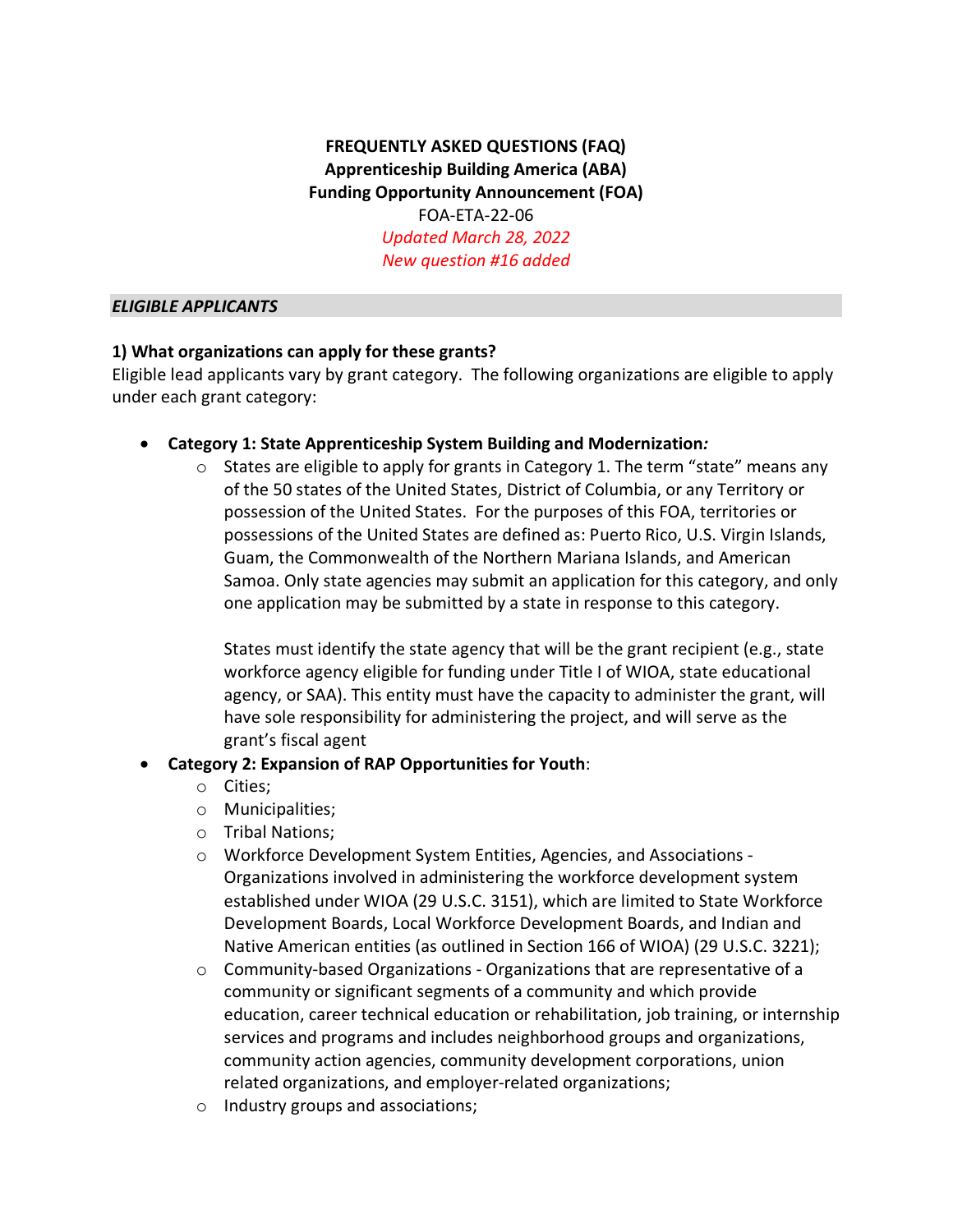- o Labor unions and Joint labor-management partnerships;
- o Workforce and apprenticeship intermediaries;
- $\circ$  Educational institutions (e.g., alternative, private or traditional high schools; community colleges; CTE; HSIs; MSIs; HBCUs; school districts);
- o Consortia: A consortium of organizations that is led by an eligible entity whose principal function(s) is consistent with the capabilities associated with either one or more of the above-listed organizations. A consortium is a group made up of two or more organizations, companies, or governments that work together to achieve a common objective.
- **Category 3: Ensuring Equitable RAP Pathways Through Pre-apprenticeship Leading to RAP Enrollment and Equity Partnerships:**
	- o Cities;
	- o Municipalities;
	- o Workforce Development System Entities Organizations involved in administering the workforce development system established under WIOA (29 U.S.C. 3151), which are limited to State Workforce Development Boards, Local Workforce Development Boards, and Indian and Native American entities (as outlined in Section 166 of WIOA) (29 U.S.C. 3221).
	- o Educational institutions (e.g., community colleges, HBCUs, institutions of higher education, MSIs, school districts);
	- o Industry groups and associations;
	- o Labor unions and Joint labor-management partnerships;
	- o Workforce and apprenticeship intermediaries;
	- $\circ$  Organizations functioning as business-related entities/workforce intermediaries for the expressed purpose of serving the needs of businesses, individual businesses, or consortia of businesses;
	- o Community-based organizations Organizations that are representative of a community or significant segments of a community and which provides education, career technical education or rehabilitation, job training, or internship services and programs and includes neighborhood groups and organizations, community action agencies, community development corporations, unionrelated organizations, and employer-related organizations;
	- $\circ$  Consortia: A consortium of organizations that is led by an eligible entity whose principal function(s) is consistent with the capabilities associated with either one or more of the above-listed organizations. A consortium is a group made up of two or more organizations, companies, or governments that work together to achieve a common objective.
- **Category 4: Registered Apprenticeship Hubs:**
	- o Cities;
	- o Workforce Development System Entities Organizations involved in administering the workforce development system established under WIOA (29 U.S.C. 3151), which are limited to State Workforce Development Boards, Local Workforce Development Boards, and Indian and Native American entities (as outlined in Section 166 of WIOA) (29 U.S.C. 3221);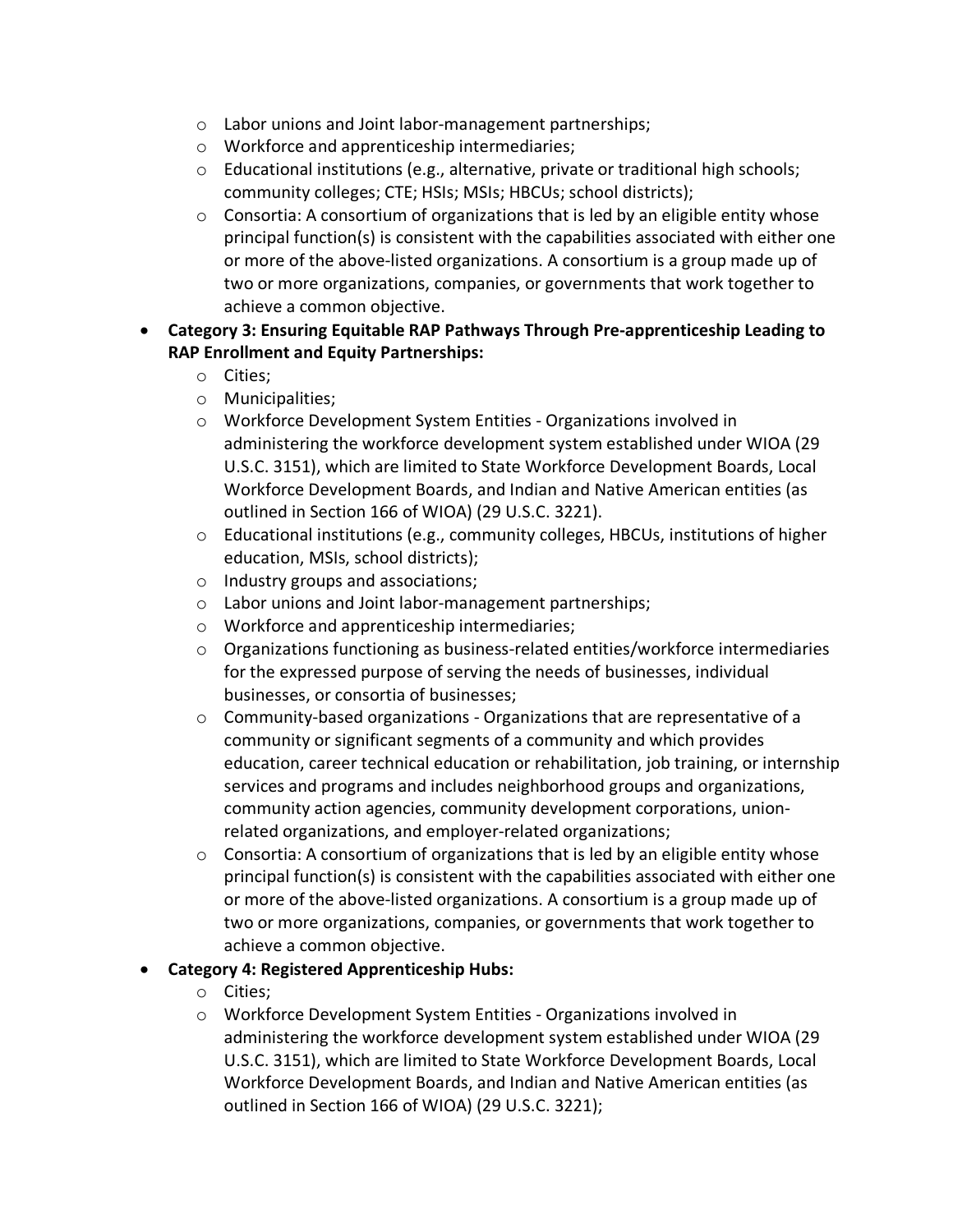- o Educational institutions (e.g., community colleges, institutions of higher education, HBCUs, HSIs, MSIs, school districts);
- o Industry groups and associations;
- o Labor unions and Joint labor-management partnerships;
- $\circ$  Workforce and apprenticeship intermediaries: Organizations functioning as business-related entities/workforce intermediaries for the express purpose of serving the needs of businesses, individual businesses, or consortia of businesses;
- $\circ$  Community-based organizations: Organizations that are representative of a community or significant segments of a community and which provides education, career technical education or rehabilitation, job training, or internship services and programs and includes neighborhood groups and organizations, community action agencies, community development corporations, unionrelated organizations, and employer-related organizations; and
- $\circ$  Consortia: A consortium of organizations that is led by an eligible entity whose principal function(s) is consistent with the capabilities associated with either one or more of the above-listed organizations. A consortium is a group made up of two or more organizations, companies, or governments that work together to achieve a common objective.

## **2) Are labor organizations eligible to apply as lead applicants?**

Yes. Labor unions and joint labor-management partnerships are eligible lead applicants for grant categories: Category 2: Expansion of RAP opportunities for youth; Category 3: Ensuring Equitable RAP Pathways Through Pre-apprenticeship Leading to RAP Enrollment and Equity Partnerships; and Category 4: Registered Apprenticeship Hubs.

Labor organizations are not eligible lead applicants for Category 1: State Apprenticeship System Building and Modernization.

### **3) Are labor organizations eligible to be partners under this FOA?**

Yes. Eligible lead applicants are encouraged to partner with a broad range of organizations. As appropriate, the Department encourages applicants to partner with labor organizations (labor unions or joint-labor management partnerships).

### *AWARD INFORMATION*

### **4) What grant category can applicants apply for under the ABA FOA?**

The ABA grant program will fund grants in four categories. Applicants have the opportunity to apply for funding across four grant categories: (1) State Apprenticeship System Building and Modernization; (2) Expansion of RAP Opportunities for Youth; (3) Ensuring Equitable RAP Pathways Through Pre-Apprenticeship Leading to RAP Enrollment and Equity Partnerships; and (4) Registered Apprenticeship Hubs.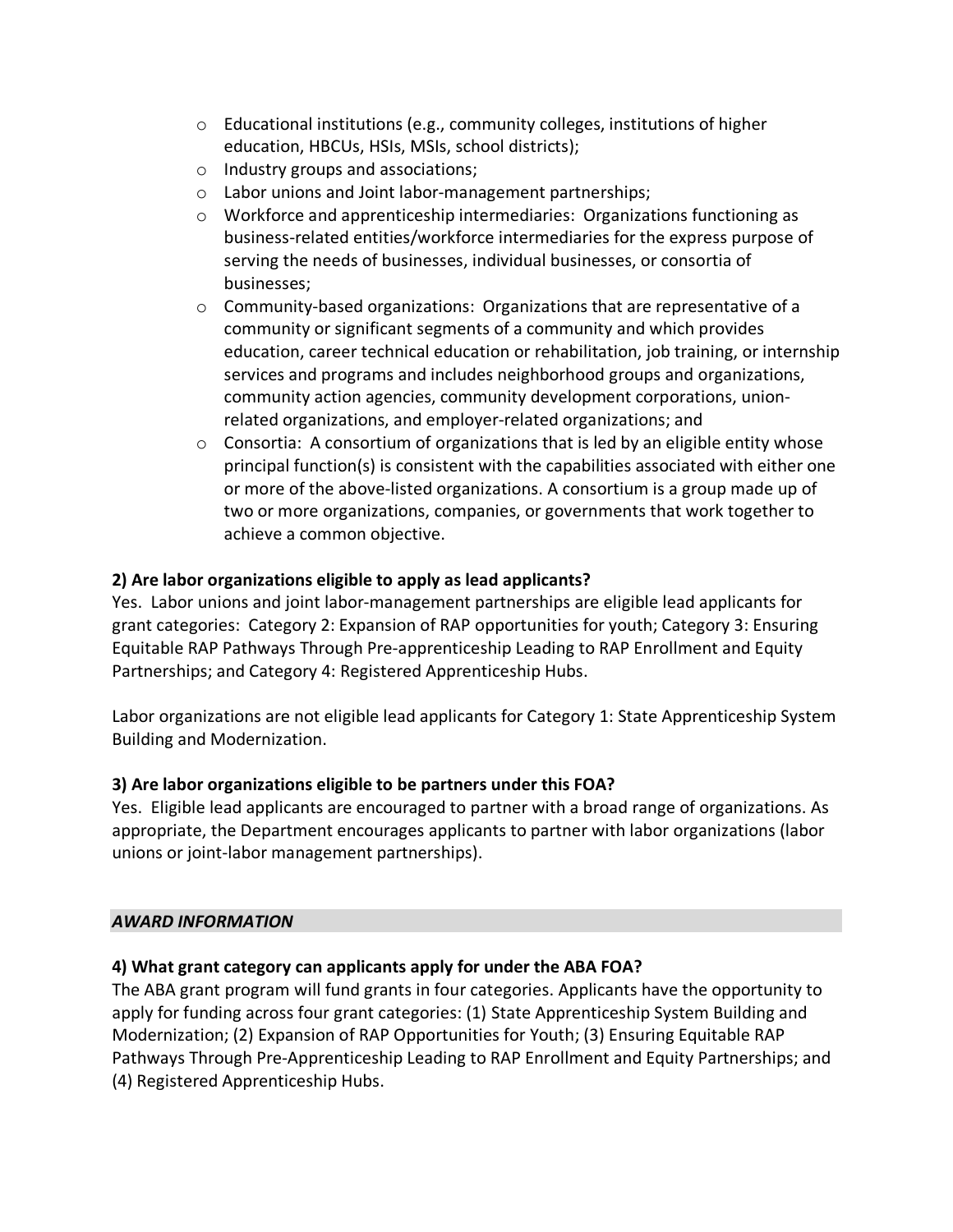- **Category 1: State Apprenticeship System Building and Modernization:** Grantees will coordinate RAP expansion and system building efforts at a state level across a wide array of industry sectors with employers, labor organizations, educational institutions, industry groups, joint labor-management partnerships, workforce and apprenticeship intermediaries, community-based organizations, and other non-profit and public sector partners. Grantees will develop strategies to improve coordination efforts around system alignment, data quality and use, program expansion into target industries, and goals and strategies to ensure equity in RAPs, and also facilitate other data sharing, system change, and governance requirements to comply with the law and ensure a strong and modernized Registered Apprenticeship system.
- **Category 2: Expansion of RAP Opportunities for Youth:** Grantees will establish and expand partnerships that commit to expanding RAPs and/or preapprenticeship programs that lead to RAP enrollment for youth through coordination with industry, workforce intermediaries, labor organizations, K-12 districts, community colleges, youth-serving and community-based organizations, and other stakeholders.
- **Category 3: Ensuring Equitable RAP Pathways Through Pre-apprenticeship Leading to RAP Enrollment and Equity Partnerships:** Grantees will establish and develop equitycentered public-private partnerships with pre-apprenticeships leading to RAP enrollment that aim to increase diversity and equity in apprenticeship for underrepresented populations and underserved communities. Please see Appendix A for a definition on "Equity Partnerships."
- **Category 4: Registered Apprenticeship Hubs:** Grantees will establish a Registered Apprenticeship Hub by forming a multi-partner network capable of serving as a RAP sponsor or intermediary with the primary focus of supporting industry's needs for creating and expanding RAPs in new and emerging sectors and occupations.

## **5) Can applications submitted for Category 4: Apprenticeship Hubs include areas of focus, in addition to a target industry or industries?**

Yes. Hubs can be led by a variety of organizations and are encouraged to include additional areas of focus (e.g. youth, equity, career pathways leading to RAP enrollment) beyond the primary focus of expansion of Registered Apprenticeship in the target industry or industries.

### **6) Can applicants apply for more than one ABA grant category?**

Applicants may apply for more than one grant category, but must provide a separate application for each. Applications including multiple grant categories within the same application package will be found non-responsive and will not receive further consideration.

### **7) What is the amount of grant funding an applicant may apply for?**

We expect availability of approximately \$113,000,000 to fund approximately 20-30 grants. You may apply for a ceiling amount of: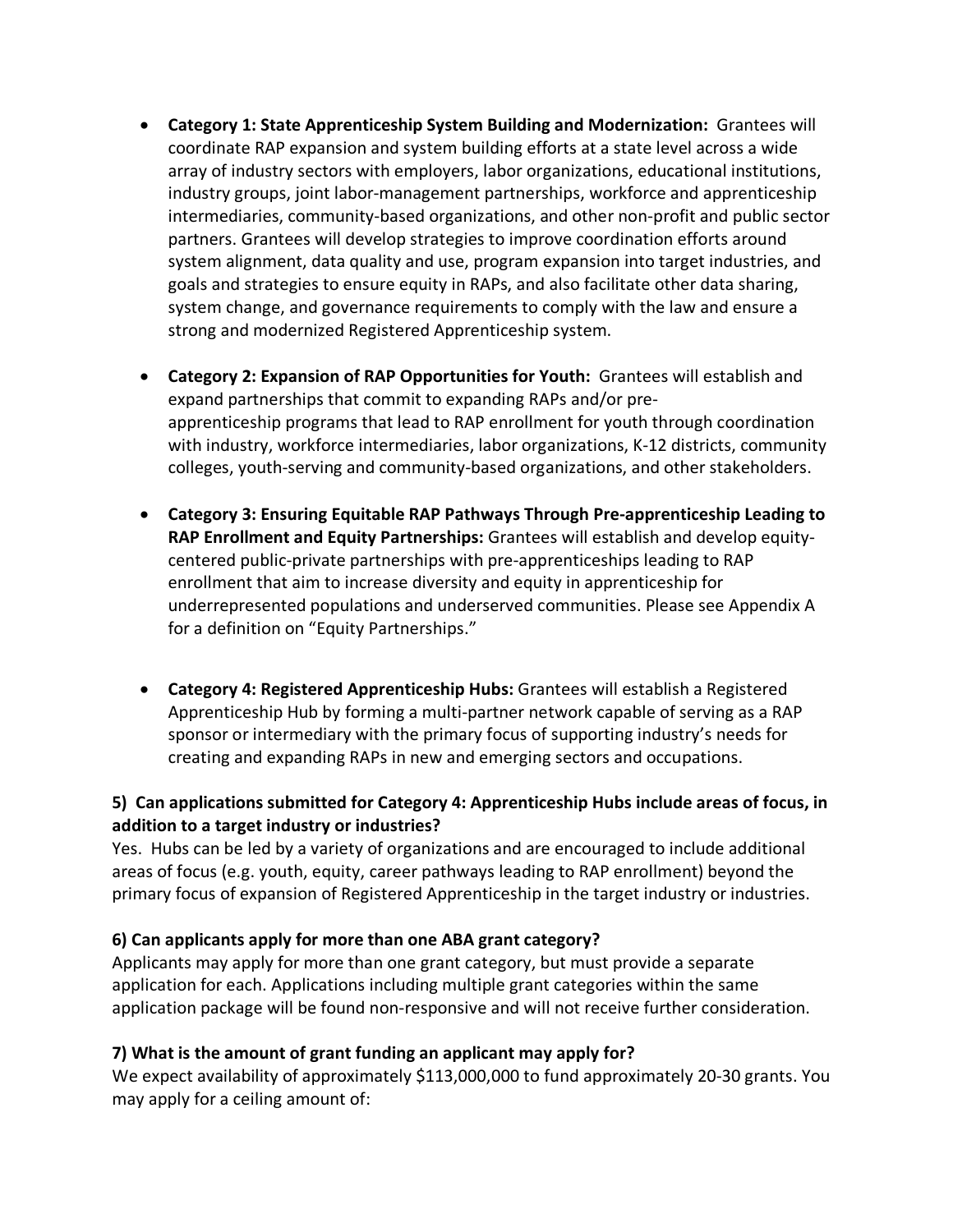- State Apprenticeship System Building and Modernization: up to \$4 million;
- Expansion of RAP opportunities for youth: up to \$5 million;
- Ensuring Equitable RAP Pathways Through Pre-apprenticeship Leading to RAP Enrollment and Equity Partnerships: up to \$3 million;
- Registered Apprenticeship Hubs: up to \$6 million for projects with a local/regional or statewide geographic scope; and up to \$8 million for projects with a national geographic scope.

Of the \$113,000,000 in grants funds available for the ABA grant program, ETA intends to commit up to \$50 million in funding awards (of the total \$113 million available) to projects primarily focused on equity partnerships and/or pre-apprenticeship activities that result in enrollment in RAPs.

# **8) How do applicants indicate they are applying for the equity partnership and preapprenticeship set-aside?**

Projects funded under this set-aside may come from any of the four grant categories described in this FOA. If applying for the set-aside, please ensure that you indicate so in the Abstract (see Appendix D for the Suggested Abstract Template).

# **9) What information should be provided by applicants that are applying for the set-aside?**

Your Project Narrative should clearly addresses the following guidelines: 1) a purpose statement describing the equity partnerships and/or pre-apprenticeship efforts in the community(ies) you intend to outreach, 2) your success benchmarks and measures, 3) a description of the specific population(s) you intend to impact, 4) the name of the lead organization and the partnerships you will form, 5) the baseline number of Registered Apprentices within the identified area(s), and 6) a description of how your partnership(s) will increase equity in Registered Apprenticeship and/or pre-apprenticeships leading to RAPs.

### **10) When are applications due?**

The closing date for receipt of applications under this Announcement is April 25, 2022. You must submit your application electronically on [https://www.grants.gov](https://www.grants.gov/) no later than 11:59 p.m. Eastern Time on the closing date.

Applicants are encouraged to submit their application before the closing date to minimize the risk of late receipt. We will not review applications received after 11:59 p.m. Eastern Time on the closing date. We will not accept applications sent by hard-copy, e-mail, telegram, or facsimile (FAX).

### **11) How long is the grant period of performance?**

The period of performance is 48 months with an anticipated start date of July 1, 2022. This performance period includes all necessary implementation and start-up activities.

### *ALLOWABLE ACTIVITIES*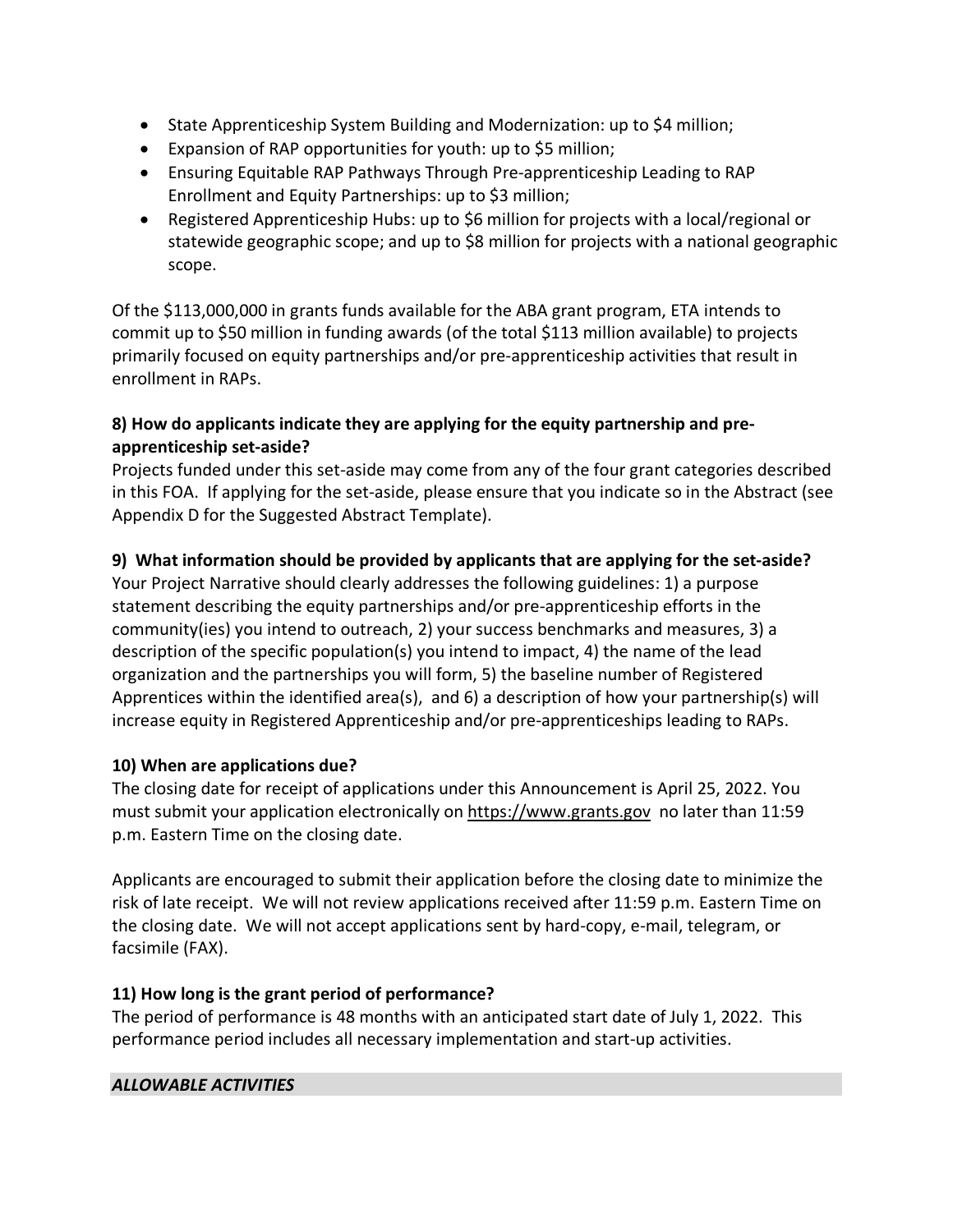### **12) What are the geographic scope applicants can propose?**

Applicants must identify the geographic scope of the proposed project. Applicants may choose one of the following geographic scopes: local/regional, statewide, or national scope. The geographic scope is the physical service area in which awarded applicants will serve participants and/or provide services.  

- Local/regional means serving a part of one state or a contiguous area that includes multiple sites that may cross more than one state;
- Statewide means serving an entire state or multiple non-contiguous sites within one state; and
- National means serving multiple states in multiple locations across the country. The service area does not need to be contiguous.

Applicants applying under Category 1: State System Building and Modernization are required to target a statewide geographic scope.

## **13) What are required grant activities?**

Applicants must propose projects that comprise all of the following activities:

- **Launch and/or Expand RAPs, increase RAP opportunities for youth, and/or preapprenticeship programs that lead to RAP enrollment.**
- **Industry Engagement and Support:** Grantees must engage employers and other industry organizations to demonstrate insights into industry and workforce needs; become partners in design, implementation and investment of resources; and develop longer-term relationships and efforts to support ongoing employer engagement.
- **Promotion and Outreach Activities**: Grantees must engage in efforts to promote and conduct outreach to industry partners and stakeholders regarding the value and benefits of Registered Apprenticeship and pre-apprenticeships that lead to RAP enrollment, as appropriate.
- **Partnership Building:** Grantees must identify and collaborate with a broad range of partners to promote RAPs and pre-apprenticeship programs. Grantees are expected to actively support the development and introduction of new apprenticeship partners, including employers, industry associations, labor unions, Registered Apprenticeship Intermediaries, and workforce and educational entities. Grantees are expected to directly and indirectly support the expansion of national, regional, and local RAP and/or pre-apprenticeship models.
- **Engaging Underrepresented Populations and Underserved Communities:** Grantees must have a wide range of services, policies and procedures that enable them to effectively serve underrepresented populations and underserved communities specifically.
- **Leveraging Resources:** Grantees must leverage local, state, federal, and private sector resources to increase the impacts of grant funding. Leveraged funds must be described in the Budget Narrative as described in Section IV.B.2. Project Budget.
- **Data-informed Decision Making:** Grantees must use labor market information, industry and occupational trends, assessment data, and other information to guide investment,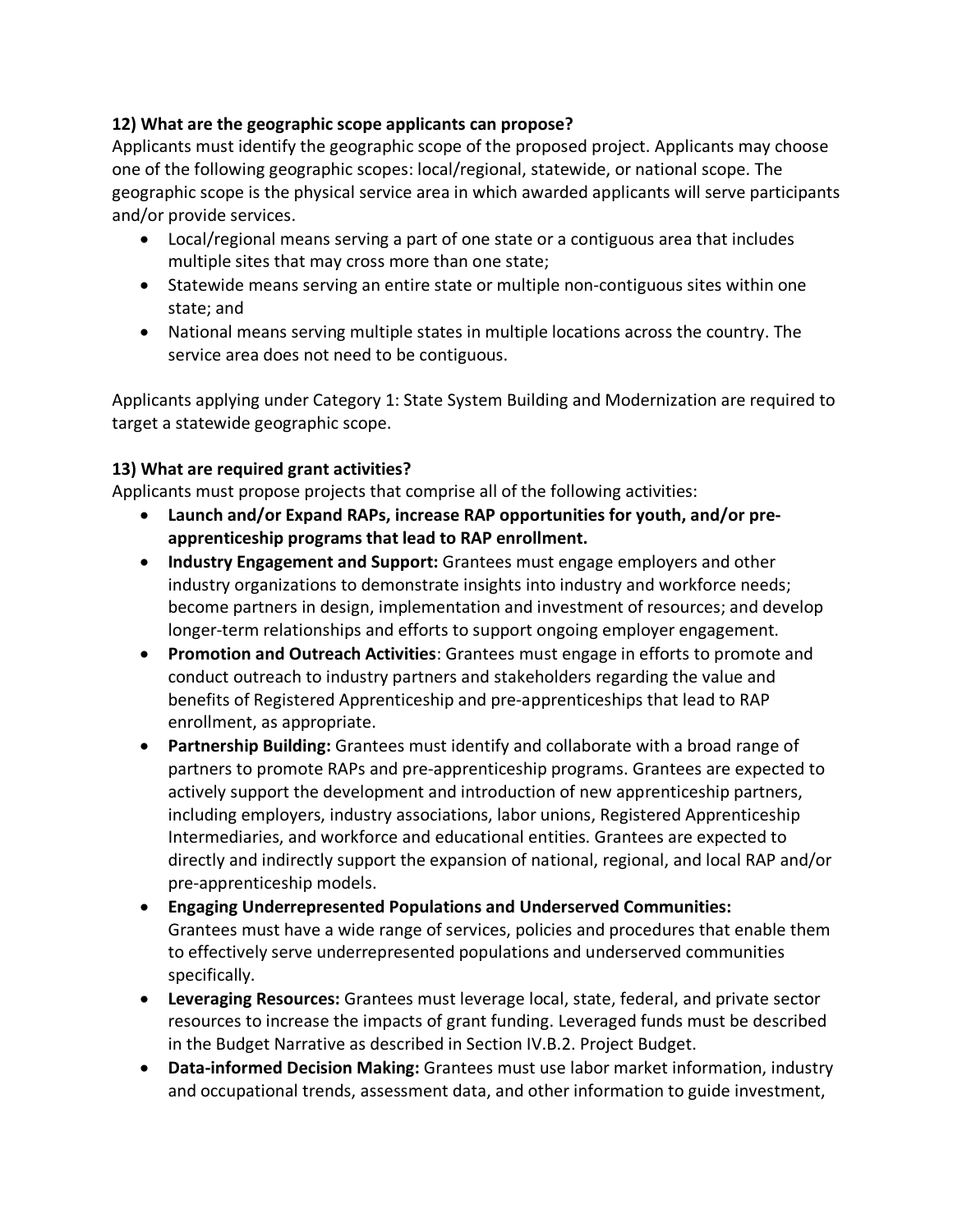programmatic, and other key decisions regarding grant planning, implementation, and system capacity. All grantees are required to collect data on the required program elements for tracking and reporting performance outcomes of enrolled apprentices. 

• **Policy and System Alignment:** Grantees must align and connect with policies and initiatives across workforce development, economic development, education, and other systems to improve grant outcomes and create longer-term conditions for success.

In carrying out the above activities, applicants may apply to one or more of the ABA grant categories based on eligibility of the applicant. For more information, please see Section III.A. Eligible Applicants and Section III.C.2. Number of Applications Applicants May Submit.

### **14) Can applicants propose projects that include pre-apprenticeships that do not lead to RAPs?**

No. Pre-apprenticeship programs funded through this grant must directly lead to RAPs during the grant period of performance. Pre-apprenticeship programs funded under this grant should ensure that the skills and competencies being developed align with industry needs. It is allowable and encouraged for pre-apprenticeship completers to receive grant-funded services in a RAP so they may be a grant participant.

#### *MISC.*

### **15) Who can I contact for further questions about the ABA FOA?**

For further information about this FOA, please contact Denise Roach, Grants Management Specialist, Office of Grants Management at roach.denise@dol.gov. Applicants should e-mail all technical questions to roach.denise@dol.gov and must specifically reference FOA-ETA-22-06, and along with question(s), include a contact name, and phone number. This Announcement is available on the ETA website at<https://www.doleta.gov/grants> and a[t https://www.grants.gov.](https://www.grants.gov/)

#### **Updated March 28, 2022**

### *New* **16**) **For states in the process of obtaining or retaining formal, written notice from the OA Administrator affirming the state's regulatory compliance with 29 CFR Parts 29 and 30, eligible to apply, what documentation needs to be provided?**

States that do not yet have formal, written notice from the OA Administrator affirming the state's regulatory compliance with 29 CFR Parts 29 and 30 must provide as part of their application a description of their activities towards obtaining or retaining formal, written notice from the OA Administrator affirming the state's regulatory compliance with 29 CFR Parts 29 and 30. This description must clearly identify steps taken to seek formal approval for 29 CFR Parts 29 and 30, including: submission of request for approval to OA, communications with OA, preliminary approval letters, steps taken to make modifications based on OA recommendations, or other efforts the state can document for consideration. This document must be uploaded as an attachment to the application package and labeled "Efforts in obtaining compliance with 29 CFR Parts 29 and 30."